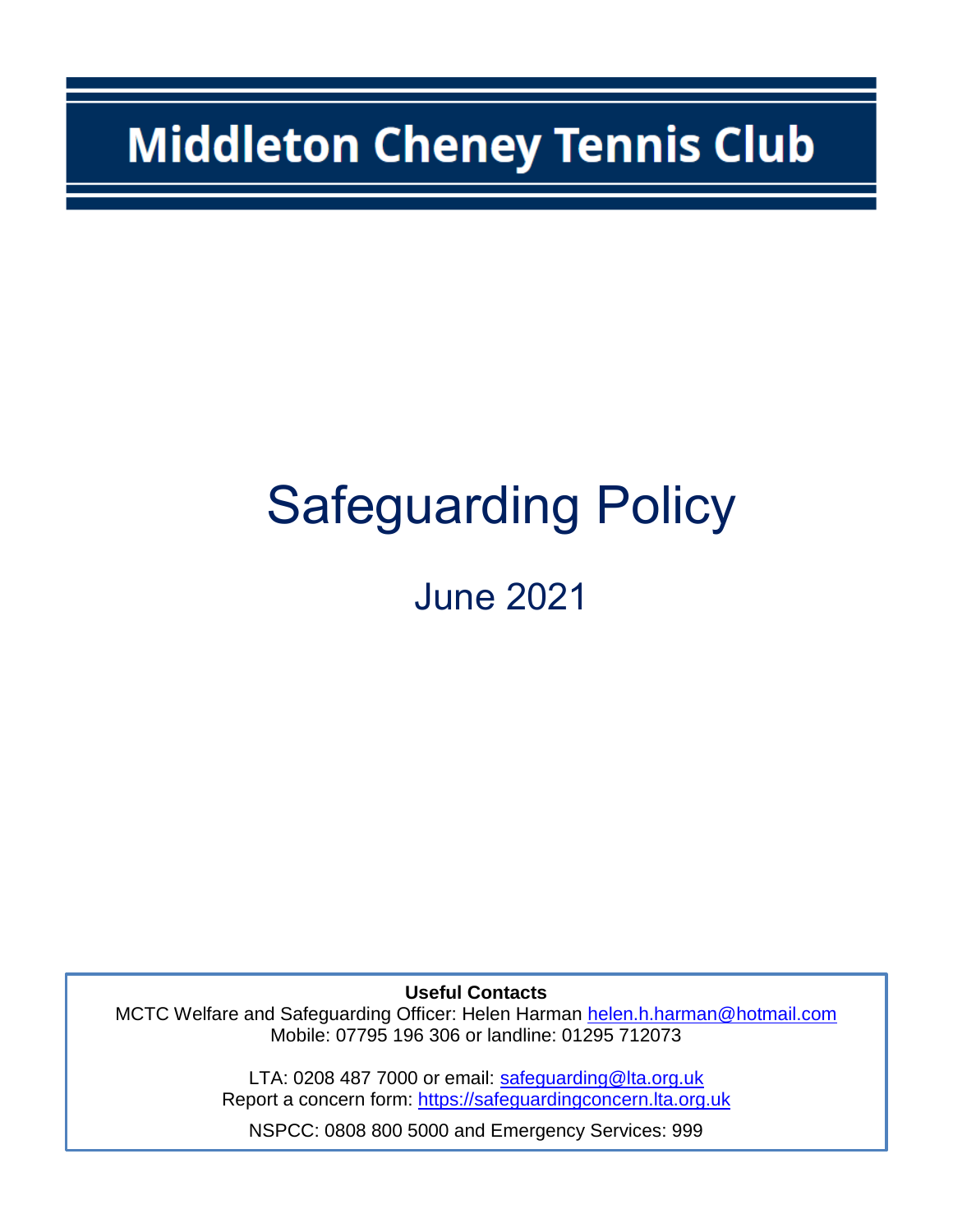# Reporting a Safeguarding Concern within the Tennis Environment

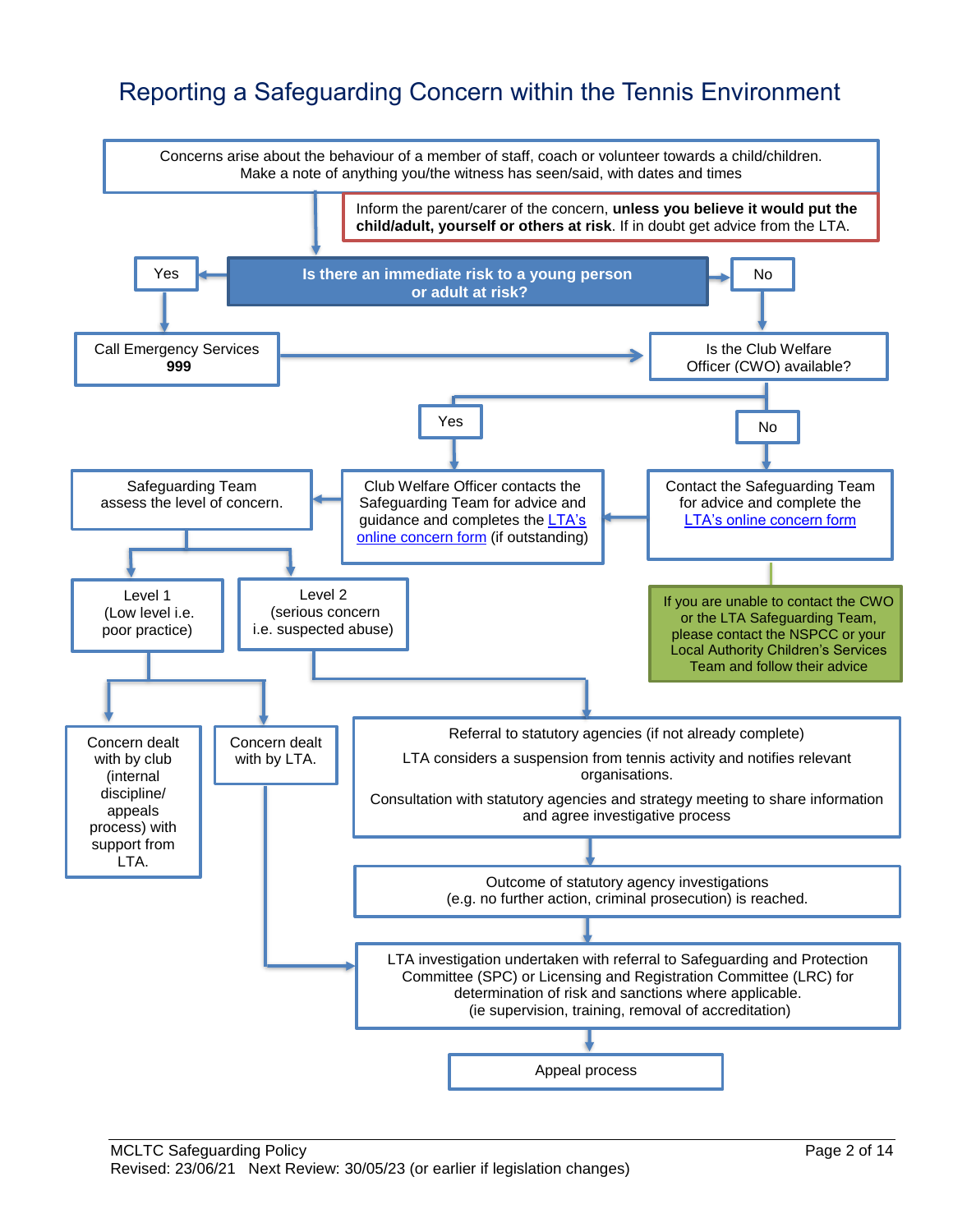# **Safeguarding Policy**

## **1. Policy statement**

**Middleton Cheney Tennis Club** is committed to prioritising the well-being of all children and adults at risk, promoting safeguarding in our club at all times, including all programmes and events we run. All activities, events and trips arranged by the club run in accordance with the LTA's Safeguarding at Events and Competitions guidance.

This Policy strives to minimise risk, deliver a positive tennis experience for everyone and respond appropriately to all safeguarding concerns/disclosures.

## **2. Use of terminology (**See appendix A for full glossary of terms**)**

**Child:** a person under the age of eighteen years.

Note that some legislation in Scotland defines a child as a person under sixteen years old. However, where there is any safeguarding concern, anyone under the age of 18 is regarded as a child unless advised otherwise by the LTA Safeguarding Team.

**Adult at risk:** a person aged eighteen years or over who is, or may be, in need of community care services by reason of disability, age or illness; and is, or may be, unable to take care of, or unable to protect him or herself against abuse or neglect.

**Safeguarding children:** protecting children from abuse and neglect, preventing the impairment of children's health or development, ensuring that they grow up in circumstances consistent with the provision of safe and effective care, and taking action to enable all children to have the best life chances.

**Safeguarding adults at risk:** protecting adults from abuse and/or neglect. Enabling adults to maintain control over their lives and make informed choices without coercion. Empowering adults at risk, consulting them before taking action, unless someone lacks the capacity to make a decision, or their mental health poses a risk to their own or someone else's safety, in which case, always acting in his or her best interests.

## **3. Scope**

This Policy is applicable to all staff, volunteers, committee members, coaches and club members. It is in line with national legislation and applicable across the UK.

Advice, guidance and support is available from the LTA Safeguarding Team.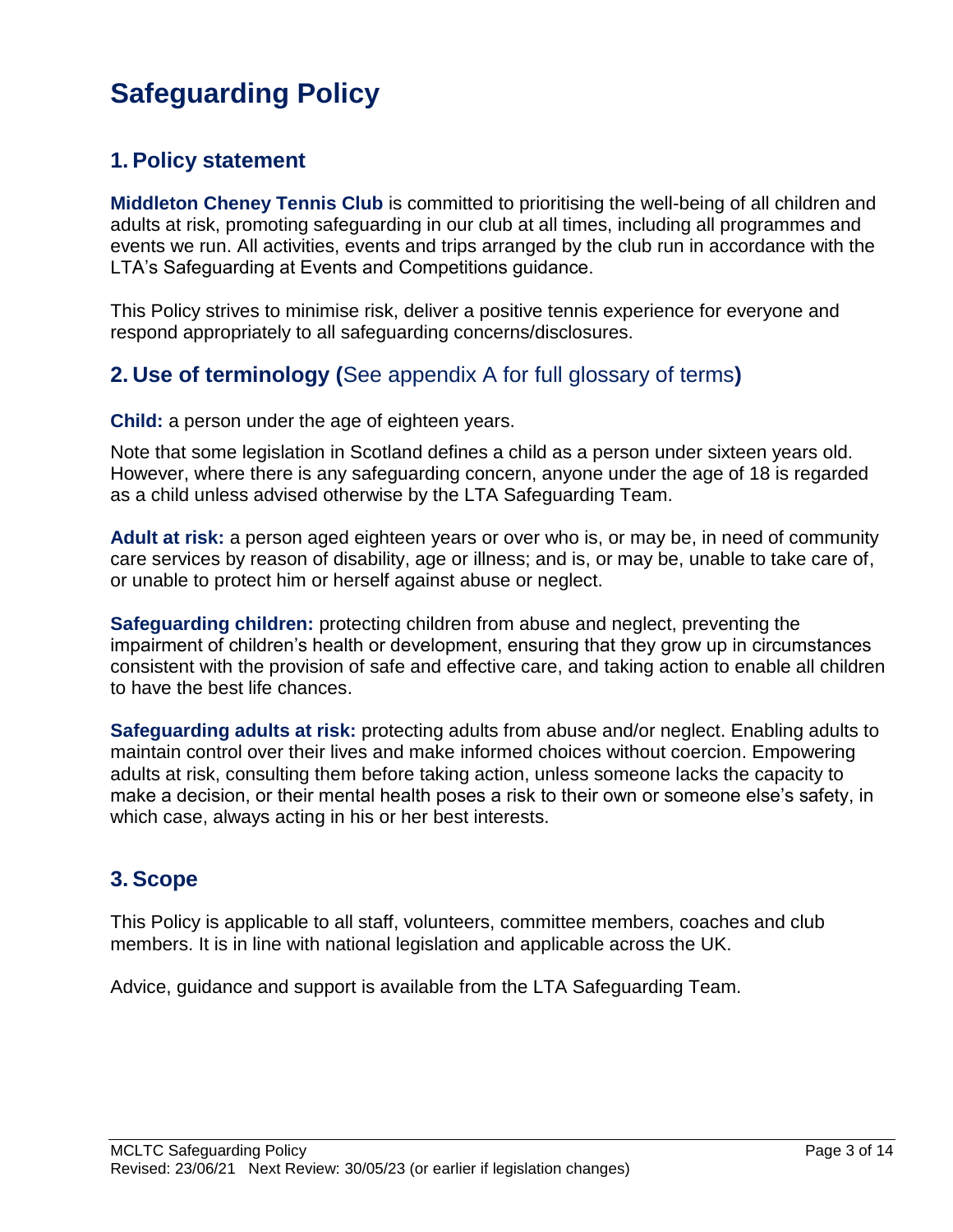### **4. Responsibility for the implementation of the Safeguarding Policy, Code of Conduct and Reporting Procedure**

#### **Safeguarding is everyone's responsibility: not responding to a safeguarding concern is not an option.**

- Our club's committee has overall accountability for this Policy and its implementation
- Our club Welfare Officer **Helen Harman** is responsible for updating this Policy in line with legislative and club developments
- All individuals involved in/present at the club are required to adhere to the Policy and Code of Conduct
- The LTA Safeguarding Team and Tennis Scotland, Tennis Wales and Tennis Foundation Safeguarding Leads can offer support to help clubs proactively safeguard.

#### **Where there is a safeguarding concern/disclosure:**

- The individual who is told about, hears, or is made aware of the concern/disclosure is responsible for following the Reporting a Safeguarding Concern Procedure shown in the flowchart at the beginning of this policy. Unless someone is in immediate danger, they should inform their Club Welfare Officer (CWO), LTA Safeguarding Team or National Safeguarding Lead.
- The club Welfare Officer and Safeguarding Leads are responsible for reporting safeguarding concerns to the LTA Safe Safeguarding Team.
- The LTA Safeguarding Team is responsible for assessing all safeguarding concern/disclosures that are reported to them and working with the club Welfare Officer and national Safeguarding Leads to follow up as appropriate on a case-by-case basis, prioritising the well-being of the child/ adult at risk at all times. Dependent on the concern/disclosure, a referral may be made to:
	- $\circ$  The police in an emergency (999);
	- o Local Authority Children's Services **0300 126 7000**
	- o Local Authority Adult Services **0300 126 7000**
	- o Designated Officer (England only) for concerns/disclosures about a member of staff, consultant, coach, official or volunteer **0300 020 0190** or LTA Safeguarding Team on **0208 487 7000**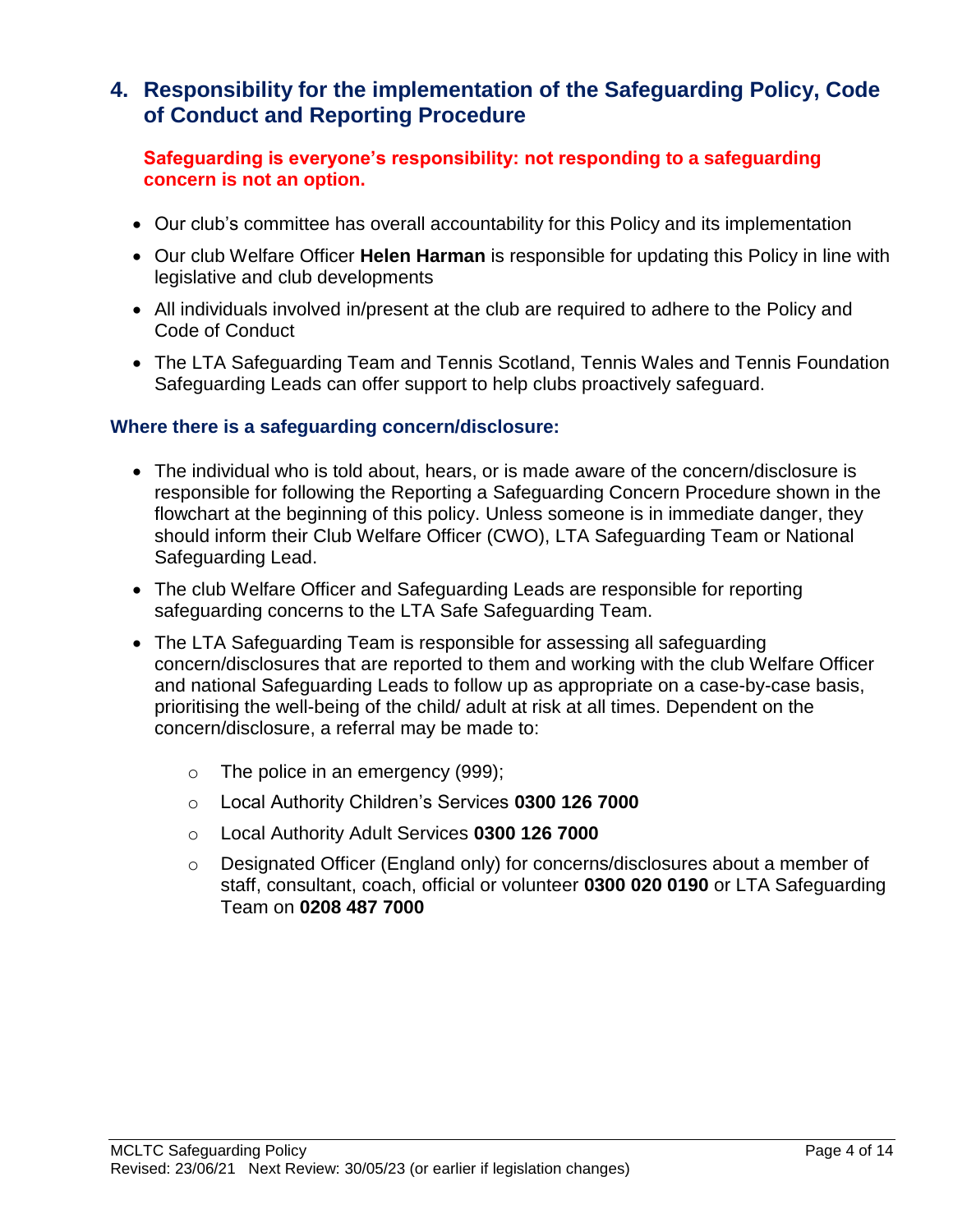## **5. Breaches of the Safeguarding Policy, Code of Conduct and Reporting Procedure**

Breaches of this Policy and/or failure to comply with the outlined responsibilities may result in the following:

- Disciplinary action leading to possible exclusion from the club, dismissal and legal action
- Termination of current and future roles within the club and roles in other clubs, the LTA, Tennis Wales, Tennis Scotland and the Tennis Foundation*.*

Actions taken by players, parents or carers, staff, consultants, volunteers, officials, coaches inside or outside of the club that are seen to contradict this Policy may be considered a violation of this Policy.

Where an appeal is lodged in response to a safeguarding decision made by the club, the individual should adhere to the club's appeal procedure.

## **6. Whistleblowing**

Safeguarding children and adults at risk requires everyone to be committed to the highest possible standards of openness, integrity and accountability. As a club, we are committed to encouraging and maintaining a culture where people feel able to raise a genuine safeguarding concern and are confident that it will be taken seriously.

#### **What is whistle blowing?**

In the context of safeguarding, "whistle blowing" is when someone raises a concern about the well-being of a child or an adult at risk.

A whistle blower may be:

- a player;
- a volunteer;
- a coach:
- other member of staff;
- an official;
- a parent;
- a member of the public.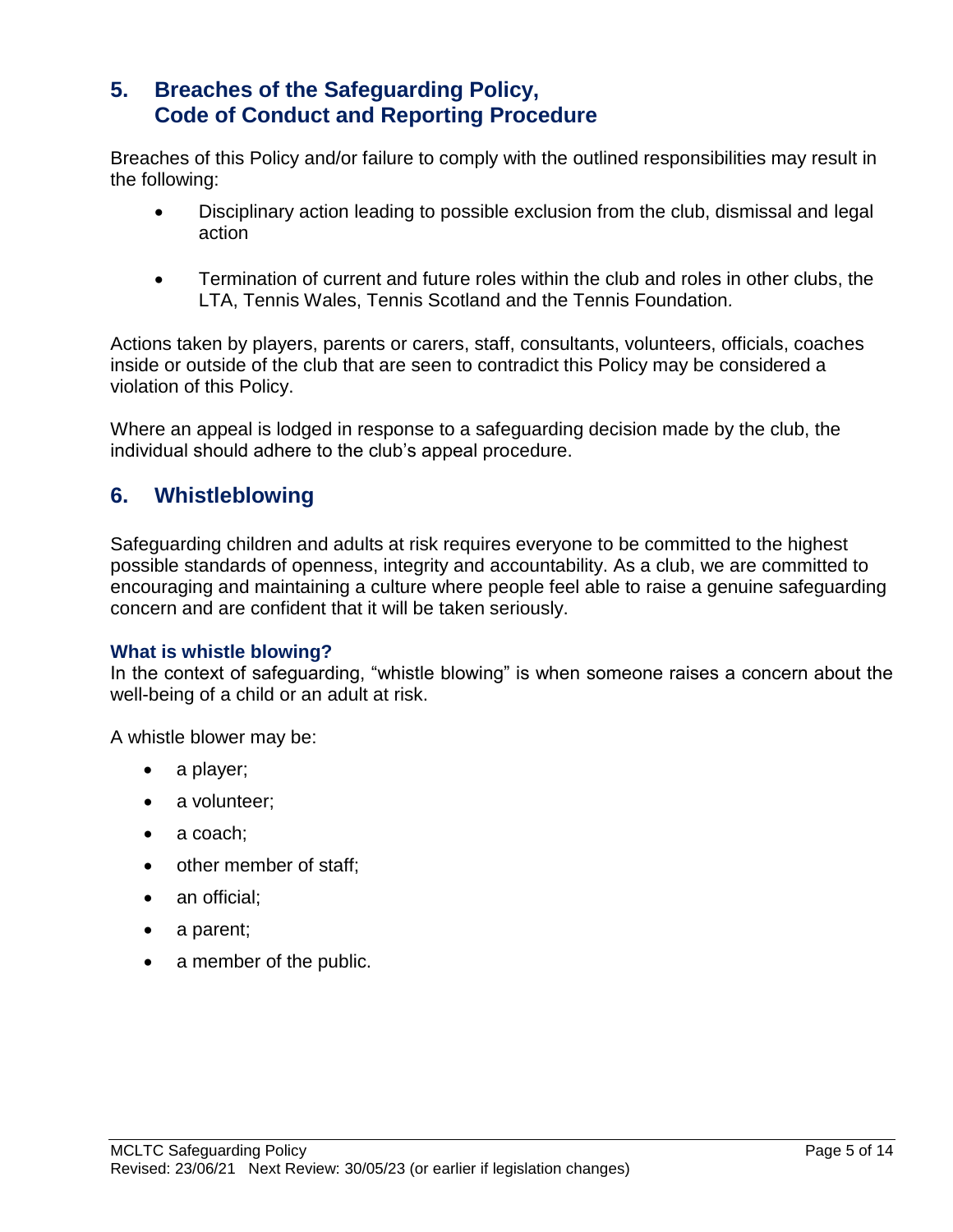#### **How to raise a concern about a child or an adult at risk at the club**

If a child or an adult at risk is in immediate danger or risk of harm, the police should be contacted by calling 999.

Where a child or an adult at risk is not in immediate danger, any concerns about their wellbeing should be made without delay to the Club Welfare Officer. The Club Welfare Officer will pass the details of the concern on to the LTA Safeguarding Team at the earliest opportunity and the relevant local authority and the police will be contacted, where appropriate.

If the whistle blower does not feel comfortable raising a concern with the Club Welfare Officer, the whistle blower should contact the LTA Safeguarding Team directly on 0208 487 7000, the Local Authority Designated Officer (LADO) or the NSPCC on 0808 800 5000.

The Club Welfare Officer, **Helen Harman** can be contacted on mobile: **07795 196 306** or landline **01295 712073** or by emailing: [helen.h.harman@hotmail.com.](mailto:helen.h.harman@hotmail.com)

#### **Information to include when raising a concern**

The whistle blower should provide as much information as possible regarding the incident or circumstance which has given rise to the concern, including:

- $\bullet$  their name and contact details (unless they wish to remain anonymous);
- names of individuals involved;
- date, time and location of incident/circumstance; and
- whether any witnesses were present.

#### **What happens next?**

All concerns raised by a whistle blower about the well-being of a child or an adult at risk will be taken seriously and every effort will be made to deal with each concern fairly, quickly and proportionately.

If the whistle blower does not believe that the concern has been dealt with appropriately and wishes to speak to someone outside the club or the LTA Safeguarding Team, the NSPCC Whistleblowing advice line should be contacted on 0800 028 0285 or by emailing [help@nspcc.org.uk.](mailto:help@nspcc.org.uk)

#### **Support**

The club will not tolerate any harassment, victimisation or unfair treatment of, and will take appropriate action to protect, whistle blowers when they raise a concern in good faith.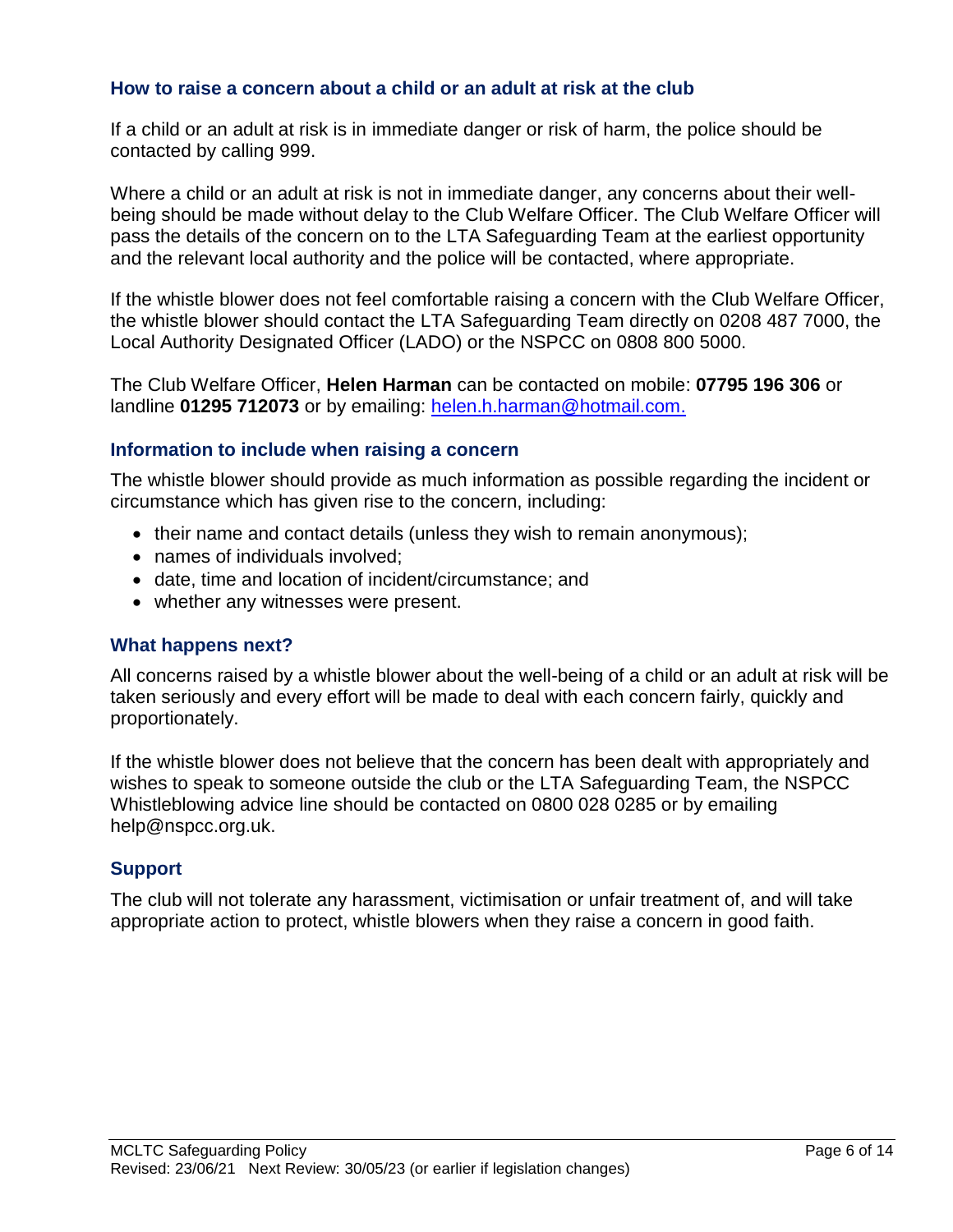# **Codes of Conduct**

## **All members of staff, volunteers and members agree to:**

- Prioritise the well-being of all children and adults at risk at all times
- Treat all children and adults at risk fairly and with respect
- Be a positive role model. Act with integrity, even when no one is looking
- Help to create a safe and inclusive environment both on and off court
- Not allow any rough or dangerous behaviour, bullying or the use of bad or inappropriate language
- Report all allegations of abuse or poor practice to the club Welfare Officer
- Not use any sanctions that humiliate or harm a child or adult at risk
- Value and celebrate diversity and make all reasonable efforts to meet individual needs
- Keep clear boundaries between professional and personal life, including on social media
- Have the relevant consent from parents/carers, children and adults before taking or using photos and videos
- Refrain from making physical contact with children or adults unless it is necessary as part of an emergency or congratulatory (e.g. handshake / high five)
- Refrain from smoking and consuming alcohol during club activities or coaching sessions
- Ensure roles and responsibilities are clearly outlined and everyone has the required information and training
- Avoid being alone with a child or adult at risk unless there are exceptional circumstances
- Refrain from transporting children or adults at risk, unless this is required as part of a club activity (e.g. away match) and there is another adult in the vehicle
- Not abuse, neglect, harm or discriminate against anyone; or act in a way that may be interpreted as such
- Not have a relationship with anyone under 18 for whom they are coaching or responsible for
- Be acutely aware of the power that coaches and coaching assistants develop over players in the coaching relationship and avoid any intimacy (sexual or otherwise) with players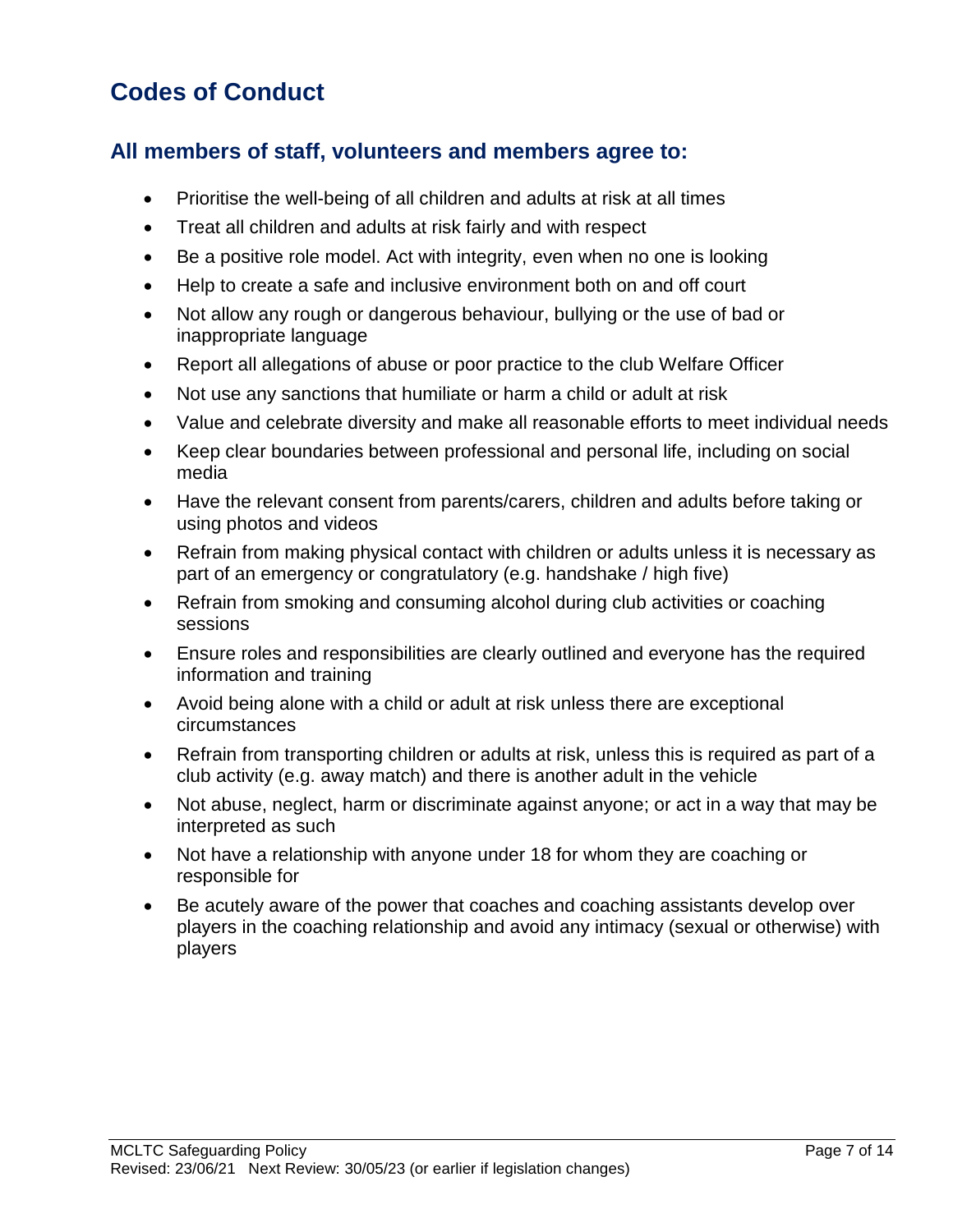## **All children agree to:**

- Be friendly, supportive and welcoming to other children and adults
- Play fairly and honestly
- Respect club staff, volunteers and Officials and accept their decisions
- Behave, respect and listen to your coach
- Take care of your equipment and club property
- Respect the rights, dignity and worth of all participants regardless of age, gender, ability, race, culture, religion or sexual identity
- Not use bad, inappropriate or racist language, including on social media
- Not bully, intimidate or harass anyone, including on social media
- Not smoke, drink alcohol or drugs of any kind on club premises or whilst representing the club at competitions or events
- Talk to the club Welfare Officer about any concerns or worries they have about themselves or others.

## **All parents and carers agree to:**

- Positively reinforce your child and show an interest in their tennis
- Use appropriate language at all times
- Be realistic and supportive
- Never ridicule or admonish a child for making a mistake or losing a match
- Treat all children, adults, volunteers, coaches, officials and members of staff with respect
- Behave responsibly at the venue; do not embarrass your child
- Accept the official's decisions and do not go on court or interfere with matches
- Encourage your child to play by the rules, and teach them that they can only do their best
- Deliver and collect your child punctually from the venue
- Ensure your child has appropriate clothing for the weather conditions
- Ensure that your child understands their code of conduct
- Adhere to your venue's safeguarding policy, diversity and inclusion policy, rules and regulations
- Provide emergency contact details and any relevant information about your child including medical history.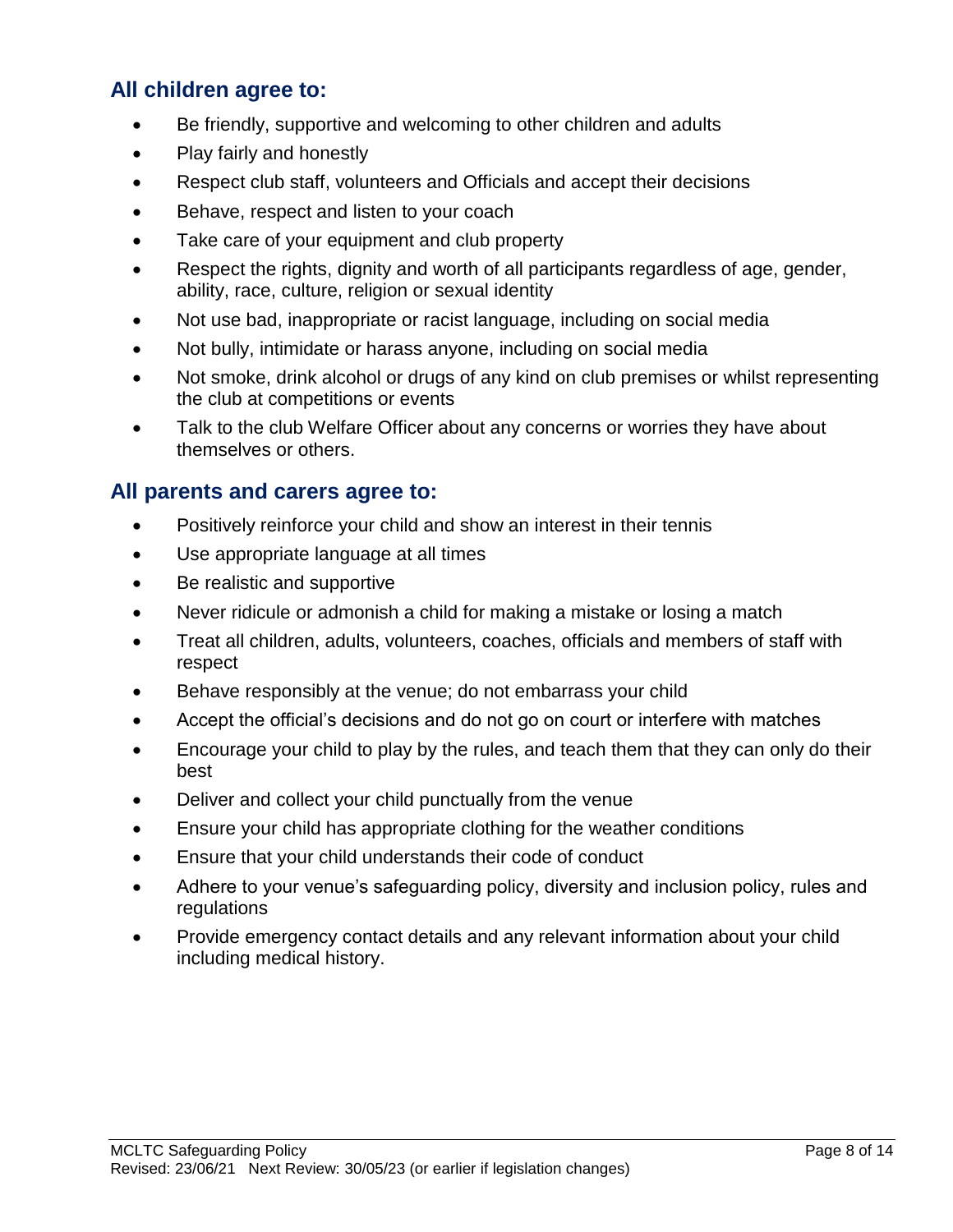This Policy is reviewed every two years (or earlier if there is a change in national legislation).

## **This Policy is recommended for approval by:**

| Club Committee Chair: James Griffin | Date: 23 June 2021 |
|-------------------------------------|--------------------|
| Club Welfare Officer: Helen Harman  | Date: 23 June 2021 |

The original signed copy of this policy is available to view in the **Red Information and Policies Folder** in our Clubhouse.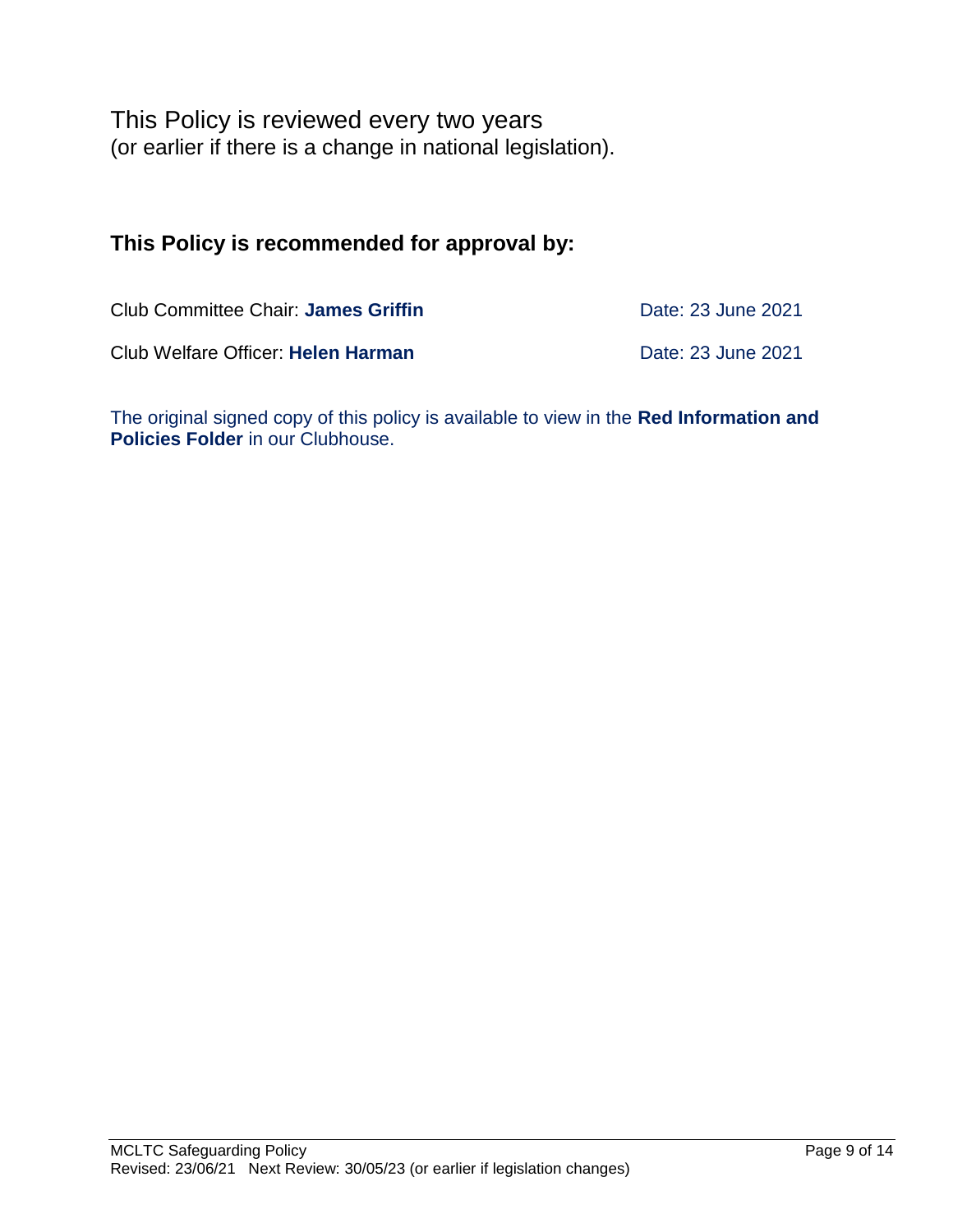# **Appendix A: Glossary of Terms**

**Safeguarding:** protecting **children** from abuse and neglect, preventing the impairment of children's health or development, ensuring that children are growing up in circumstances consistent with the provision of safe and effective care, and taking action to enable all children to have the best life chances.

Enabling adults at risk to achieve the outcomes that matter to them in their life; protecting their right to live in safety, free from abuse and neglect. Empowering and supporting them to make choices, stay safe and raise any concerns. Beginning with the assumption that an individual is best-placed to make decisions about their own wellbeing, taking proportional action on their behalf only if someone lacks the capacity to make a decision, they are exposed to a lifethreatening risk, someone else may be at risk of harm, or a criminal offence has been committed or is likely to be committed.

# **Abuse and neglect**

**Physical abuse:** A form of abuse which may involve hitting, shaking, throwing, poisoning, burning or scalding, drowning, suffocating or otherwise causing physical harm to a child or adult at risk.

Physical harm may also be caused when a parent or carer fabricates the symptoms of, or deliberately induces illness.

**Sexual abuse:** Involves forcing or enticing a child or young person to take part in abuse sexual activities, not necessarily involving a high level of violence, whether or not the child is aware of what is happening.

The activities may involve physical contact, including assault by penetration (for example, rape or oral sex) or non-penetrative acts such as masturbation, kissing, rubbing and touching outside of clothing. They may also include non-contact activities, such as involving children in looking at, or in the production of, sexual images, watching sexual activities, encouraging children to behave in sexually inappropriate ways, or grooming a child in preparation for abuse (including via the internet).

Sexual abuse is not solely perpetrated by adult males. Women can also commit acts of sexual abuse, as can other children.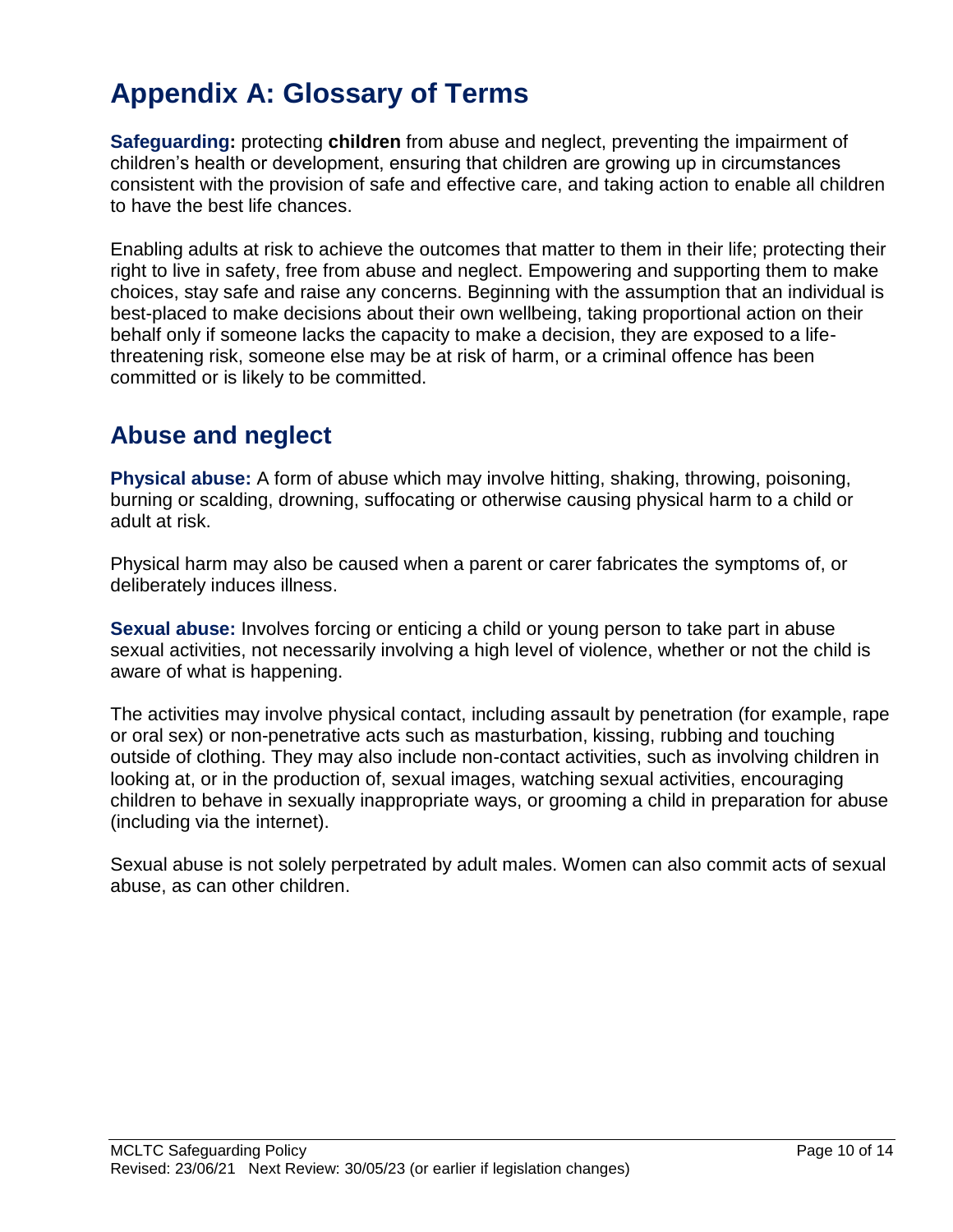**Emotional abuse:** The persistent emotional maltreatment of a child or adult at risk such as to cause severe and persistent adverse effects on their emotional development.

#### **It may involve**:

- conveying to a child/ adult at risk that they are worthless or unloved, inadequate, or valued only insofar as they meet the needs of another person; not giving them opportunities to express their views; deliberately silencing them or 'making fun' of what they say or how they communicate.
- age or developmentally inappropriate expectations being imposed, including interactions that are beyond a child or adult at risk's developmental capability, as well as overprotection and limitation of exploration and learning, or preventing them participating in normal social interaction.
- seeing or hearing the ill-treatment of another.
- serious bullying (including cyber bullying), causing a child or adult at risk to feel frightened or in danger, or the exploitation or corruption of children.

**Note:** Some level of emotional abuse is involved in all types of maltreatment of a child, though it may occur alone**.** 

**Neglect:** The persistent failure to meet a child/ adult at risk's basic physical and/or psychological needs, likely to result in the serious impairment of their health or development. It may involve a parent or carer failing to:

- provide adequate food, clothing and shelter (including exclusion from home or abandonment);
- protect a child/ adult at risk from physical and emotional harm or danger;
- ensure adequate supervision (including the use of inadequate care-givers); or
- ensure access to appropriate medical care or treatment.

It may also include neglect of, or unresponsiveness to, a child's or adult at risk's basic emotional needs. Neglect may occur during pregnancy as a result of maternal substance abuse.

## **Additional examples of abuse and neglect of adults at risk**

**Financial abuse**: having money or property stolen; being defrauded; being put under pressure in relation to money or other property; and having money or other property misused.

**Discriminatory abuse**: treating someone in a less favourable way and causing them harm, because of their age, gender, sexuality, gender identity, disability, socio-economic status, ethnic origin, religion and any other visible or non-visible difference.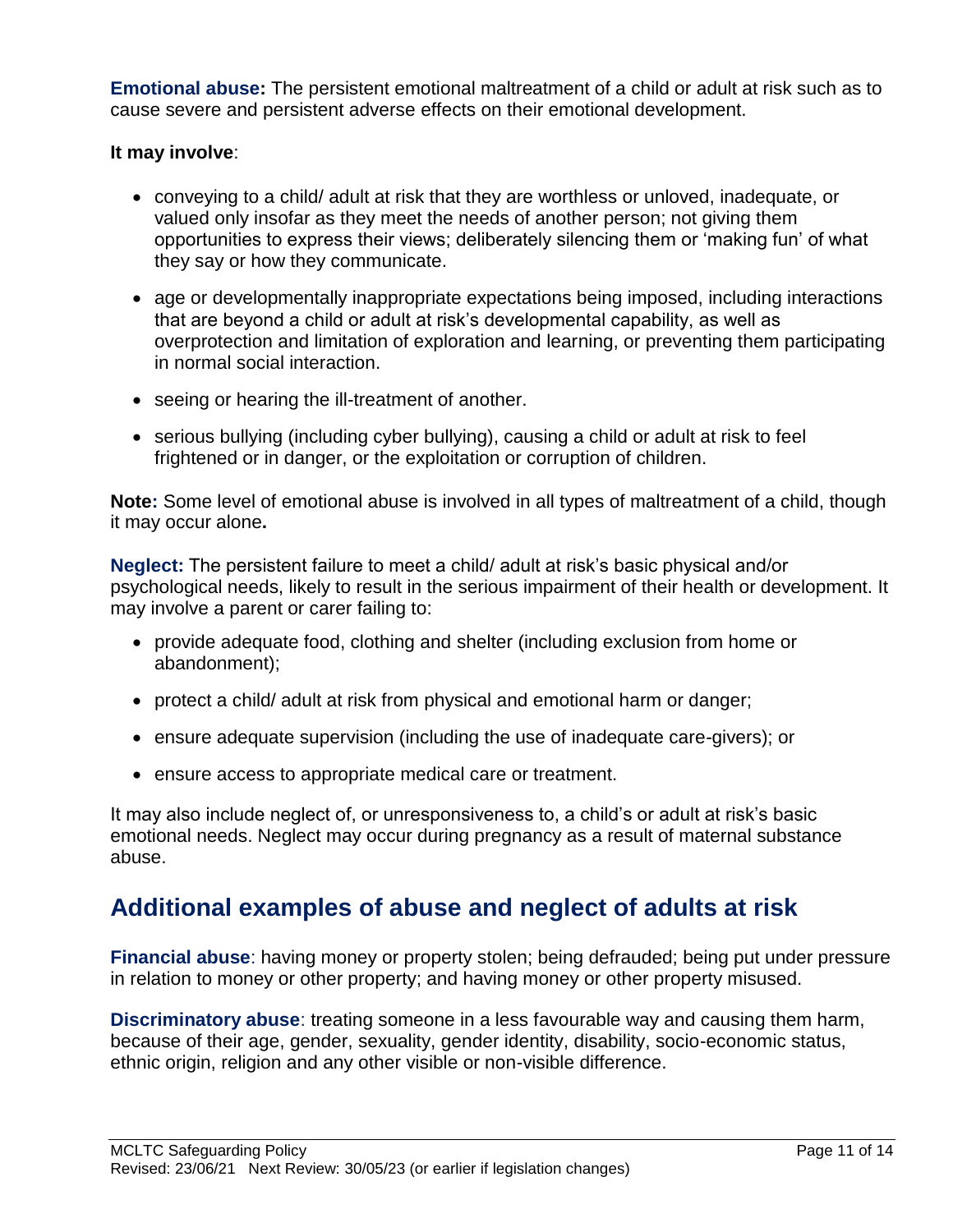**Domestic abuse**: includes physical, sexual, psychological or financial abuse by someone who is, or has been a partner or family member. Includes forced marriage, female genital mutilation and honour-based violence (an act of violence based on the belief that the person has brought shame on their family or culture). Domestic abuse does not necessarily involve physical contact or violence.

**Psychological abuse:** including emotional abuse, threats of harm or abandonment, deprivation of contact, humiliation, blaming, controlling, intimidation, coercion, harassment, verbal abuse, isolation or withdrawal from services or supportive networks.

**Organisational abuse**: where the needs of an individual are not met by an organisation due to a culture of poor practice or abusive behaviour within the organisation.

**Self-neglect:** behaviour which threatens an adult's personal health or safety (but not that of others). Includes an adult's decision to not provide themselves with adequate food, clothing, shelter, personal hygiene, or medication (when indicated), or take appropriate safety precautions

**Modern slavery**: encompasses slavery, human trafficking, criminal and sexual exploitation, forced labour and domestic servitude. Traffickers and slave masters use whatever means they have at their disposal to coerce, deceive and force individuals into a life of abuse, servitude and inhumane treatment.

- A person who is being abused may experience more than one type of abuse
- Harassment, and bullying are also abusive and can be harmful
- Female Genital Mutilation (FGM) is now recognised as a form of physical, sexual and emotional abuse that is practised across the UK
- Child Sexual Exploitation is recognised as a form of sexual abuse in which children are sexually exploited for money, power or status
- Child trafficking is recognised as child abuse where children are often subject to multiple forms of exploitation. Children are recruited, moved or transported to, or within the UK, then exploited, forced to work or sold
- People from all cultures are subject to abuse. It cannot be condoned for religious or cultural reasons
- Abuse can have immediate and long-term impacts on someone's well-being, including anxiety, depression, substance misuse, eating disorders and selfdestructive Conducts, offending and anti-social Conduct
- Those committing abuse are most often adults, both male and female. However, child-to-child abuse also takes place.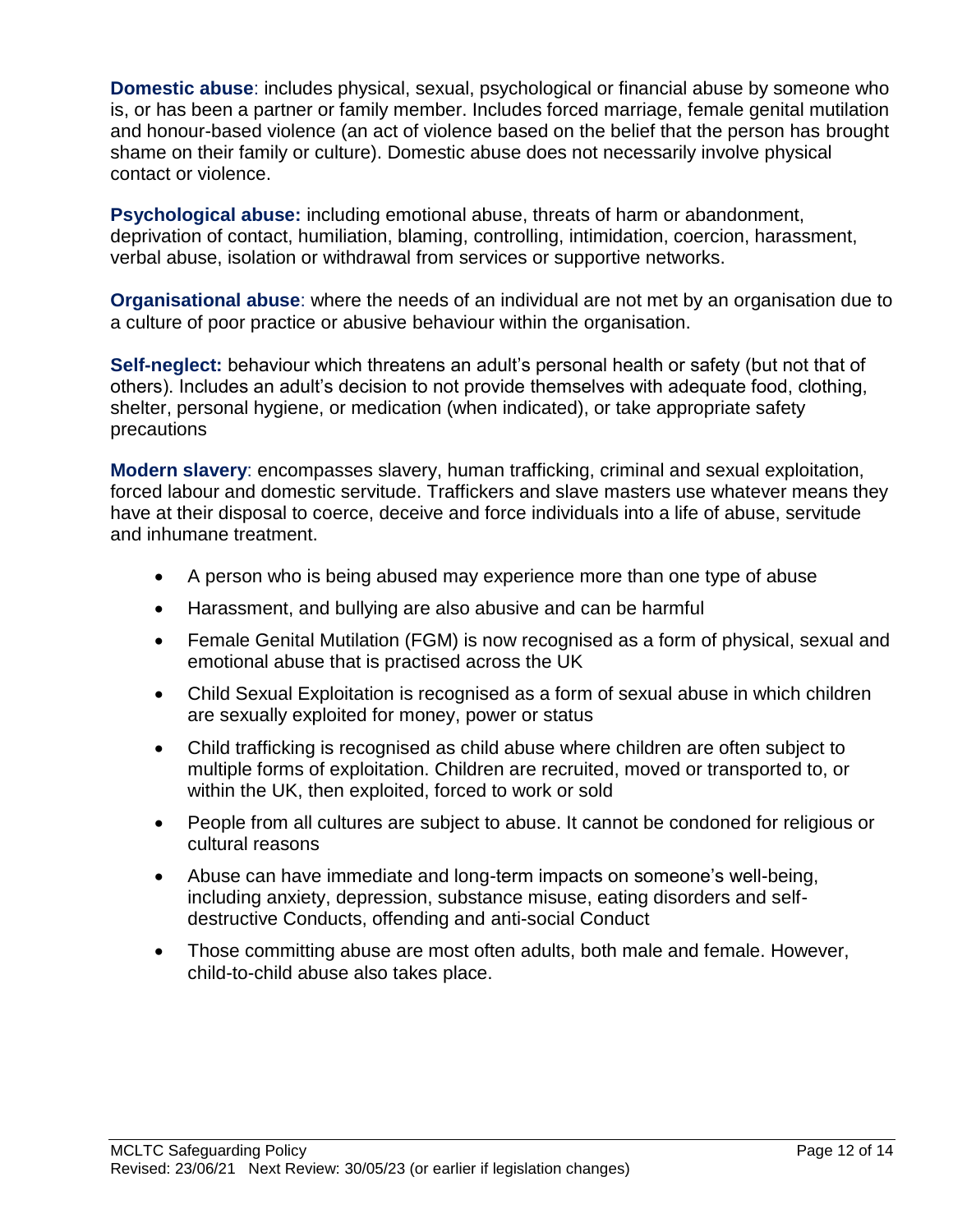# **Appendix B**

## **What to do if a disclosure from a child or adult at risk is made to you:**

- 1. **Listen** carefully and calmly to the individual.
- 2. **Reassure** the individual that they have done the right thing and what they have told you is very important.
- 3. **Avoid questioning** where possible, and never ask leading questions.
- 4. **Do not promise secrecy**. Let the individual know that you will need to speak to the Welfare Officer/LTA Safeguarding Team because it is in their best interest. If you intend to speak to the police or social care, you should let them know this too.
- 5. **Report the concern**. In an emergency, call the police (999), otherwise talk to the Welfare Officer/LTA Safeguarding Team as soon as possible. Do not let doubt/personal bias prevent you from reporting the allegation.
- 6. **Record** details of the disclosure and allegation using the LTA's online reporting a concern form within 24 hours. If you do not have access to this document, write down the details using what you have available then sign and date it.